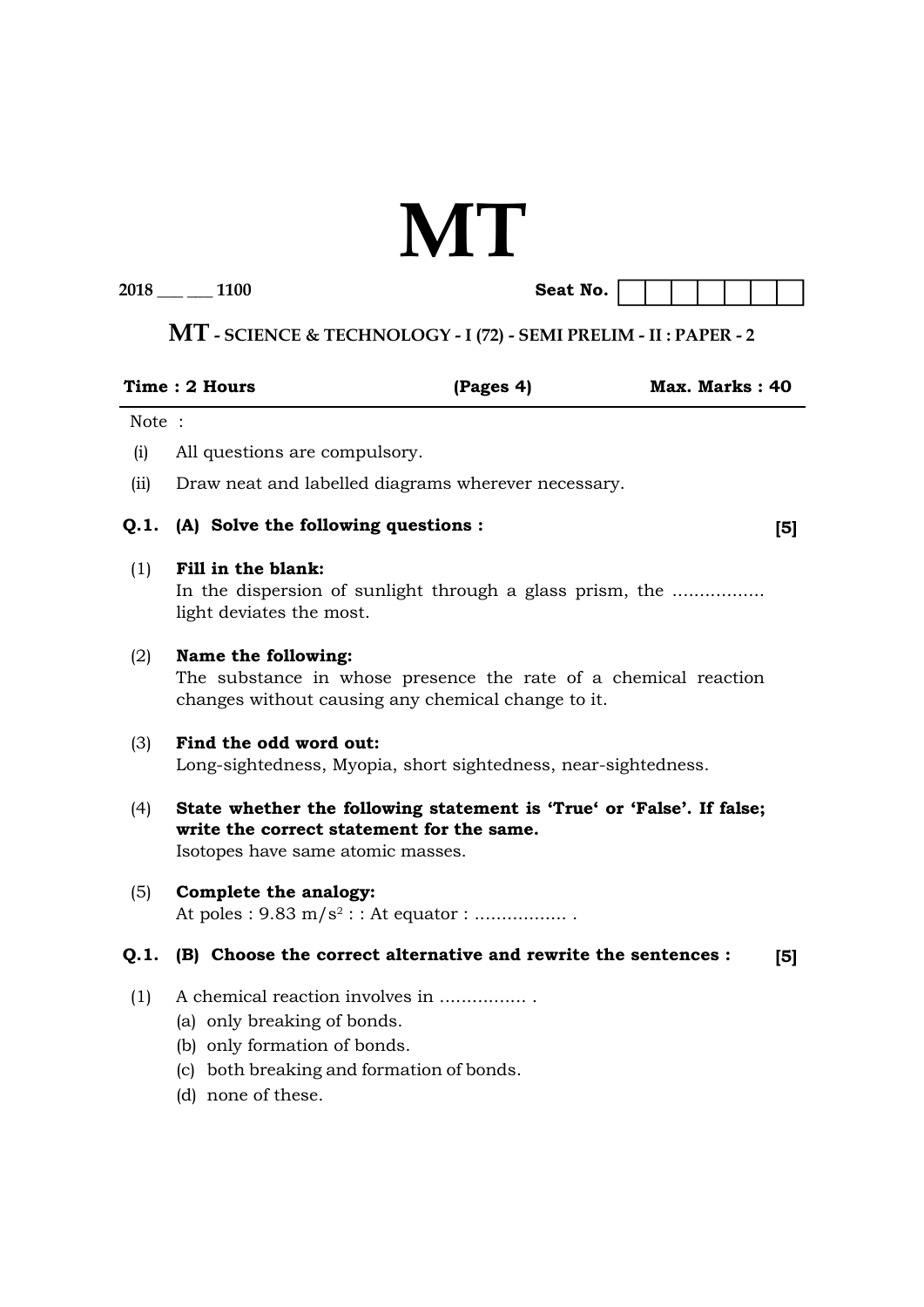### **2 / MT PAPER 2**

| (2) | We can see the sun even when it is little below the horizon because of<br>. <b>.</b> . |                                                                                                                                     |  |  |
|-----|----------------------------------------------------------------------------------------|-------------------------------------------------------------------------------------------------------------------------------------|--|--|
|     | (a) Reflection of light                                                                | (b) Refraction of light                                                                                                             |  |  |
|     | (c) Dispersion of light                                                                | (d) Absorption of light                                                                                                             |  |  |
| (3) |                                                                                        | For a Convex lens if the incident ray is parallel to the principal axis,                                                            |  |  |
|     |                                                                                        |                                                                                                                                     |  |  |
|     | (a) Centre                                                                             | (b) Pole                                                                                                                            |  |  |
|     | (c) Optical centre                                                                     | (d) Principal focus                                                                                                                 |  |  |
| (4) |                                                                                        | In which block of the Modern Periodic table are the non-metals found?                                                               |  |  |
|     | (a) s-block                                                                            | (b) p-block                                                                                                                         |  |  |
|     | (c) d-block                                                                            | $(d)$ f-block                                                                                                                       |  |  |
| (5) |                                                                                        | The periodic time of a planet is T and the mean distance of the planet<br>from the Sun is 'r', then according to Kepler's third law |  |  |

(a)  $T^2 \alpha r^3$ (b) T  $\alpha$  r<sup>3</sup> (c)  $T^2 \alpha r$  $^{2}$   $\alpha$  r (d)  $T^{3}$   $\alpha$  r<sup>2</sup>

#### **Q.2. Solve the following questions : (Any 5)**

- (1) **Explain what happens when following reaction takes place and give the balanced chemical equation :** Sulphur dioxide and hydrogen sulphide reacts.
- (2) Mahendra and Virat are sitting at a distance of 1 metre from each other. Their mass are 75 kg and 80 kg respectively. What is the gravitational force between them? (G =  $6.67 \times 10^{-11} \text{ Nm}^2/\text{kg}^2$ )
- (3) **Distinguish between:** Inert gases and Normal elements
- (4) Draw a ray diagram for object position beyond  $2F_1$ .

#### (5) Give scientific reason :

 When the gas formed on heating limestone is passed through freshly prepared lime water, the lime water turns milky.

**[10]**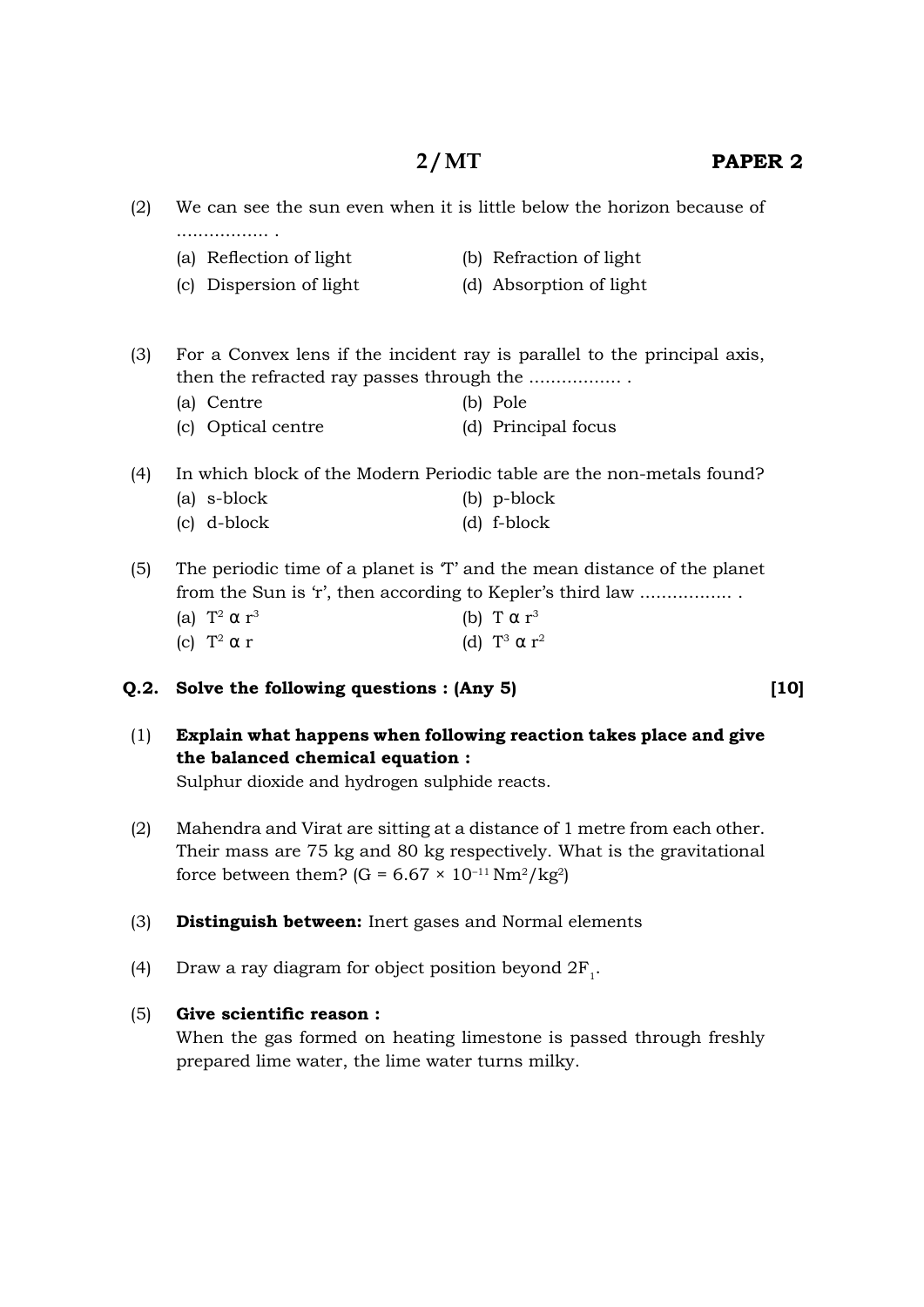(6) **Write down the electronic configuration of the following elements from the given atomic numbers. Answer the following question with explanation.**

 $1.3$ Al,  $1.4$ Si,  $1.1$ Na,  $1.2$ Mg,  $1.6$ S

Which of the above elements has the highest metallic character?

 (7) The absolute refractive index of water is 1.36. What is the velocity of light in water? (velocity of light in vacuum is  $3 \times 10^8$  m/s)

#### **Q.3. Solve the following questions : (Any 5)**

**[15]**

- (1) **Answer the following questions based on the concept of total** internal reflection :
	- (a) What is the angle of incidence called as when angle of refraction is 90º ?
	- (b) State any one phenomena in nature which is based on total internal reflection.
	- (c) State any one condition required for total internal reflection.
- (2) Given below is a diagram showing a defect of human eye :



Study it and answer the following questions :

- $(i)$  Name the defect shown in figure.
- (ii) Give two possible reasons for this defect of eye in human being.
- (iii) Name the type of lens used to correct the eye defect.
- (3) Write short note on Dispersion of light with a neat labelled diagram.
- (4) What is the reaction called when oxidation and reduction take place simultaneously? Explain with one example.